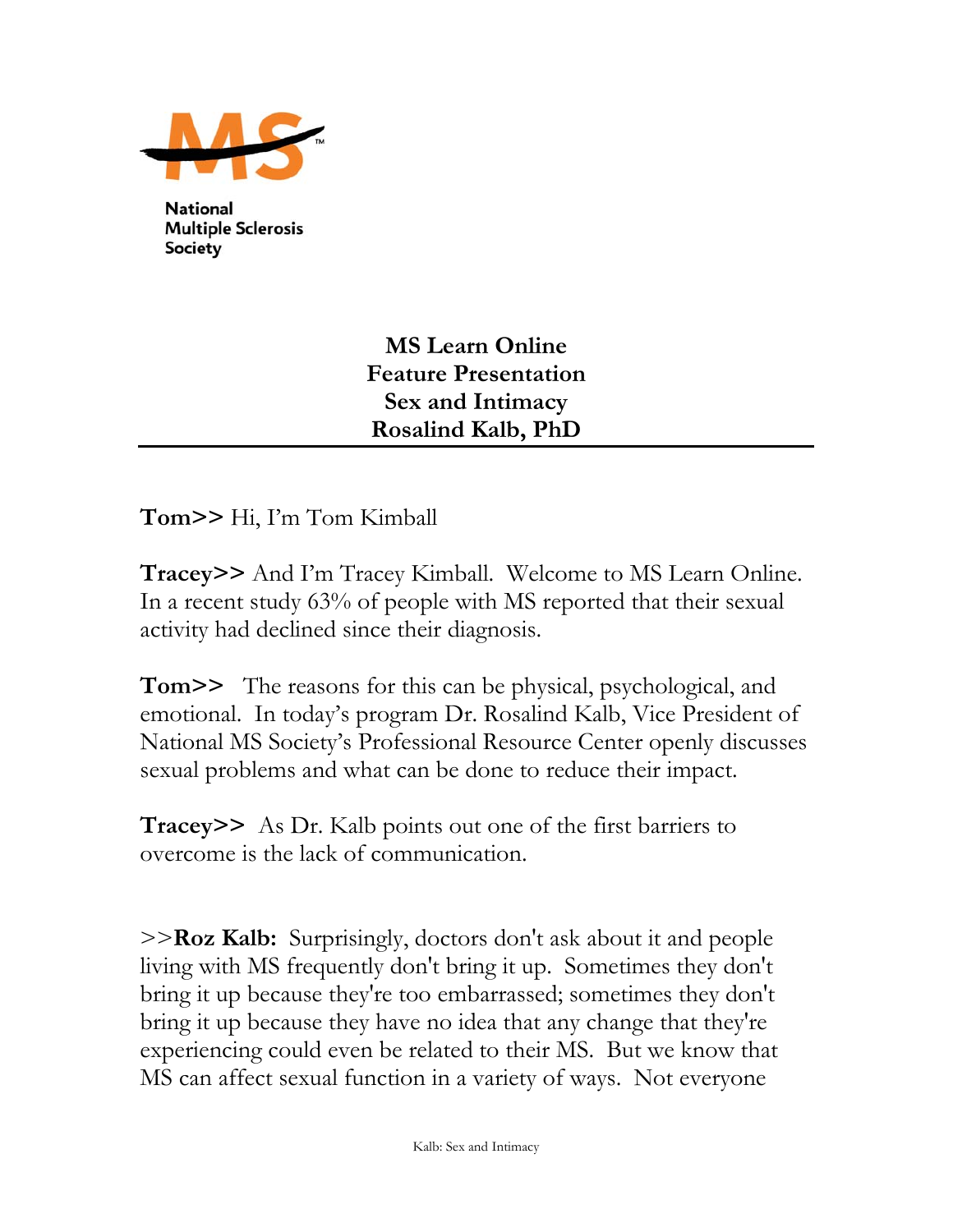experiences changes, but in the largest, best done study of this, about 73% of people reported changes in their sexual functioning.

Let me talk about the three different ways that we know of that MS can affect sexuality. We talk about primary, secondary and tertiary sexual dysfunction. The primary changes that happen are the result of actual damage in the central nervous system. So, just like any other symptom of MS, where damage to the myelin in the central nervous system causes a symptom, you can see that kind of change in sexual function.

For women, the most common changes that are caused directly by damage to the central nervous system can be a lack of interest in sex, an inability to get aroused, achieve vaginal lubrication, or to experience an orgasm. All of those are based on neurologic functioning, and when the central nervous system isn't working right, those can change.

Same way with men. Primary sexual dysfunction has to do with arousal, the ability to achieve or maintain an erection, and sometimes to have an orgasm. The other primary change that can happen to both men and women has to do with changes in sensation, so that you can experience numbness. Just like you can experience numbness in your feet or your legs, you can experience numbness in other areas of your body which can interfere with sexual pleasure. You can also experience pain. Something that used to feel good might now feel bad because of these neurologic changes.

Secondary sexual dysfunction has to do more with other symptoms of MS. "I am so fatigued, I just am not interested in having sex." "I have so much pain," or, "I have so much spasticity," or, "My bladder is out of control." Those things interfere with sex. That's secondary sexual dysfunction.

Tertiary sexual dysfunction is actually the most complex in some ways, because it has to do with all of the attitudes and feelings and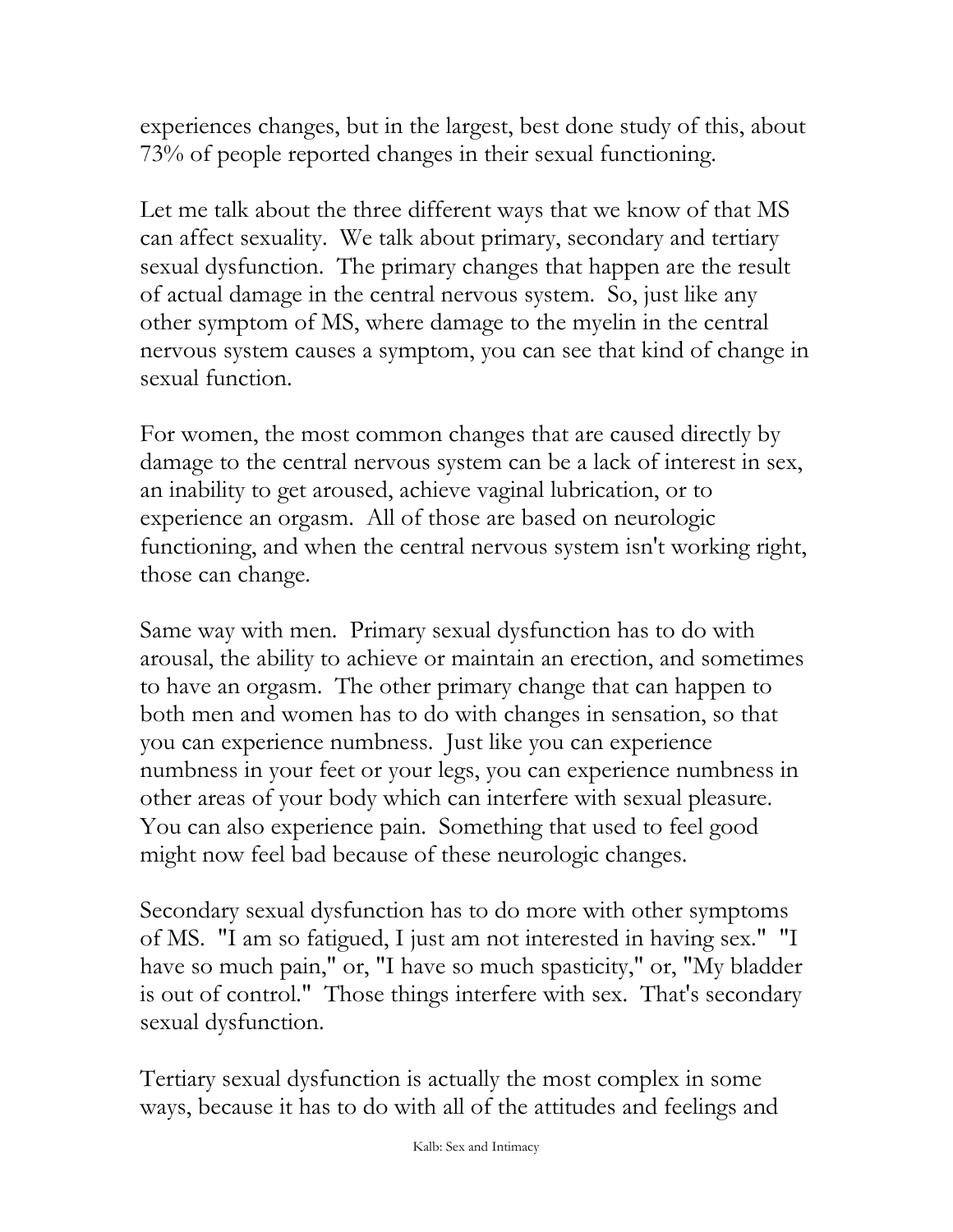cultural messages we have about our sexuality. We live in a culture that bombards us with messages about how we should all be young, thin, healthy, sexual, and when chronic illness comes along, it really flies in the face of all those messages. And people don't know how to respond to that and it causes a lot of upset. And those ideas, those prejudices, those emotions can get in the way of sexual function, and that's the tertiary sexual dysfunction.

>>**Rick Somers:** So, worst case scenario is you could be dealing with all three levels, primary, secondary and tertiary?

>>**Roz Kalb:** Yes. I think most people most of the time are dealing with all three of those types of challenges.

>>**Rick Somers:** What are the options that people have for treating this?

>>**Roz Kalb:** Well, I think the good news is that healthcare professionals really can talk to people about this, so the good news is people should go to their doctor, should discuss any changes they are experiencing and find out what's available.

In terms of primary sexual dysfunction, again, those problems caused directly by changes to the central nervous system, there are some options. There are more for men. We've all heard about all of the pills that are now available. If you've watched any sporting event in the last five years you know that there are oral medications for men to take for sexual dysfunction. They don't work perfectly in MS, but about 50% of men with MS will get some relief from those oral medications.

There are also other forms of medications to help men with erectile dysfunction that include some injectable medications that actually work very well and are not as painful as they sound. And there are some other mechanical strategies that men can use for that.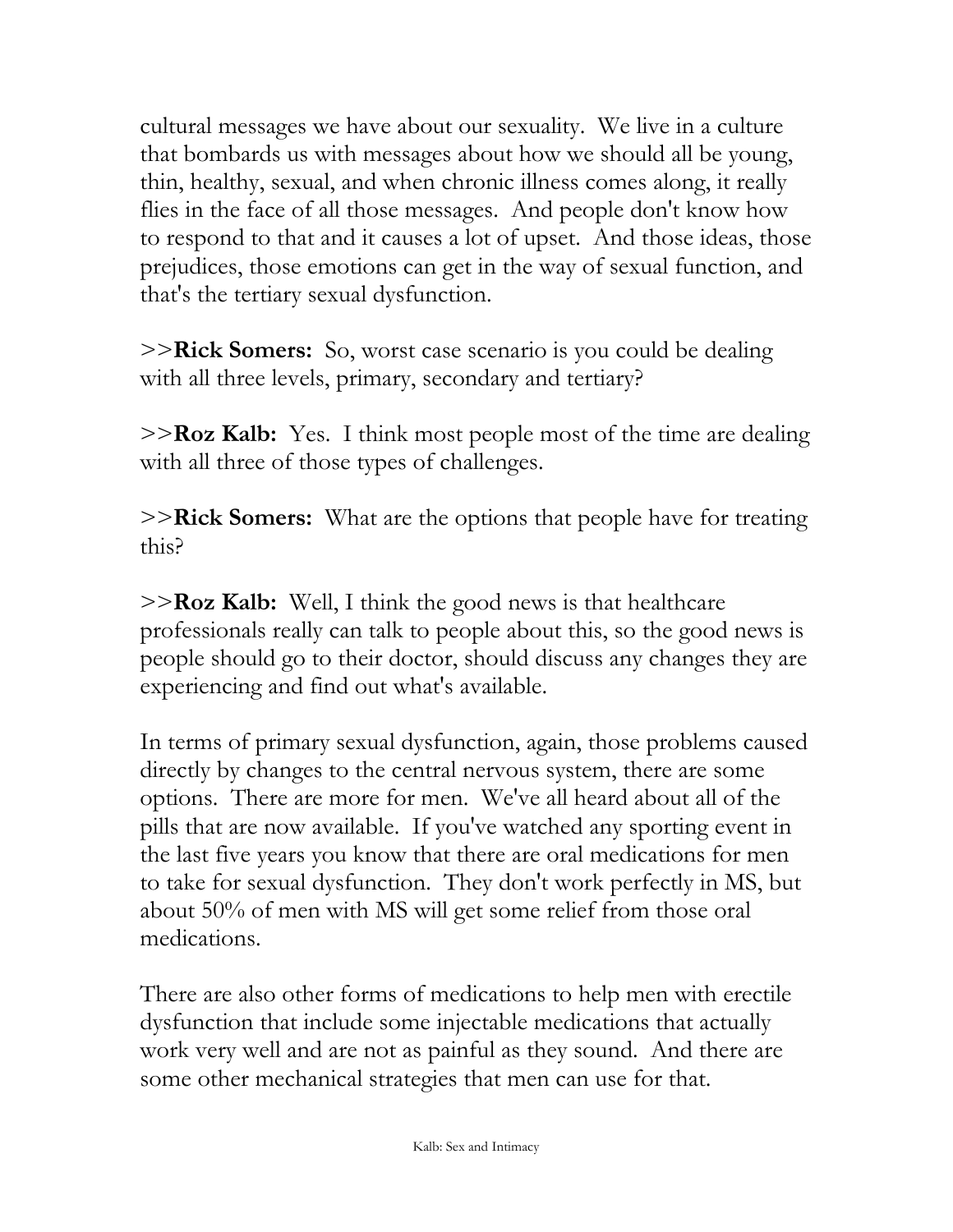For women, we don't have that kind of medication to treat the problems that happen with orgasm and with arousal, but women can use over-the-counter lubricants as long as they are water-based. So, a product like Astroglide or K-Y Jelly can be very helpful if a woman is not experiencing the amount of lubrication that she needs to be comfortable.

And I think that there are also therapists who can work with people who are having trouble with sexual arousal, with orgasm, to find different strategies to use. It may take more stimulation than what one has been used to needing in the past. It may also take some time to learn how your body is working and convey that to your partner, so that your relationship is growing and you're both learning about how to manage some of these primary changes.

In terms of secondary sexual dysfunction, all those symptoms we talked about of MS that can interfere with sexual activities, it's really key to talk to the healthcare team about what symptoms are getting in the way, whether it's fatigue or bladder symptoms or spasticity. Because as you address those, then the symptoms interfere less with sexual activity.

One other thing that's important about secondary sexual symptoms is that it's important for people to recognize that some of the medications they take can also interfere with sexual dysfunction. And so reviewing all the medications with your physician to make sure that any of them might be interfering with sexual function, like antidepressants, for example, which are known to have that problem sometimes, the doctor can work with a person to adjust the dosage levels and the timing of medications so they will interfere less in sexual activity.

>>**Rick Somers:** And what about the tertiary effect?

>>**Roz Kalb:** Well, I think the tertiary sexual dysfunction, as we talked about, is all those attitudes and ideas we have about our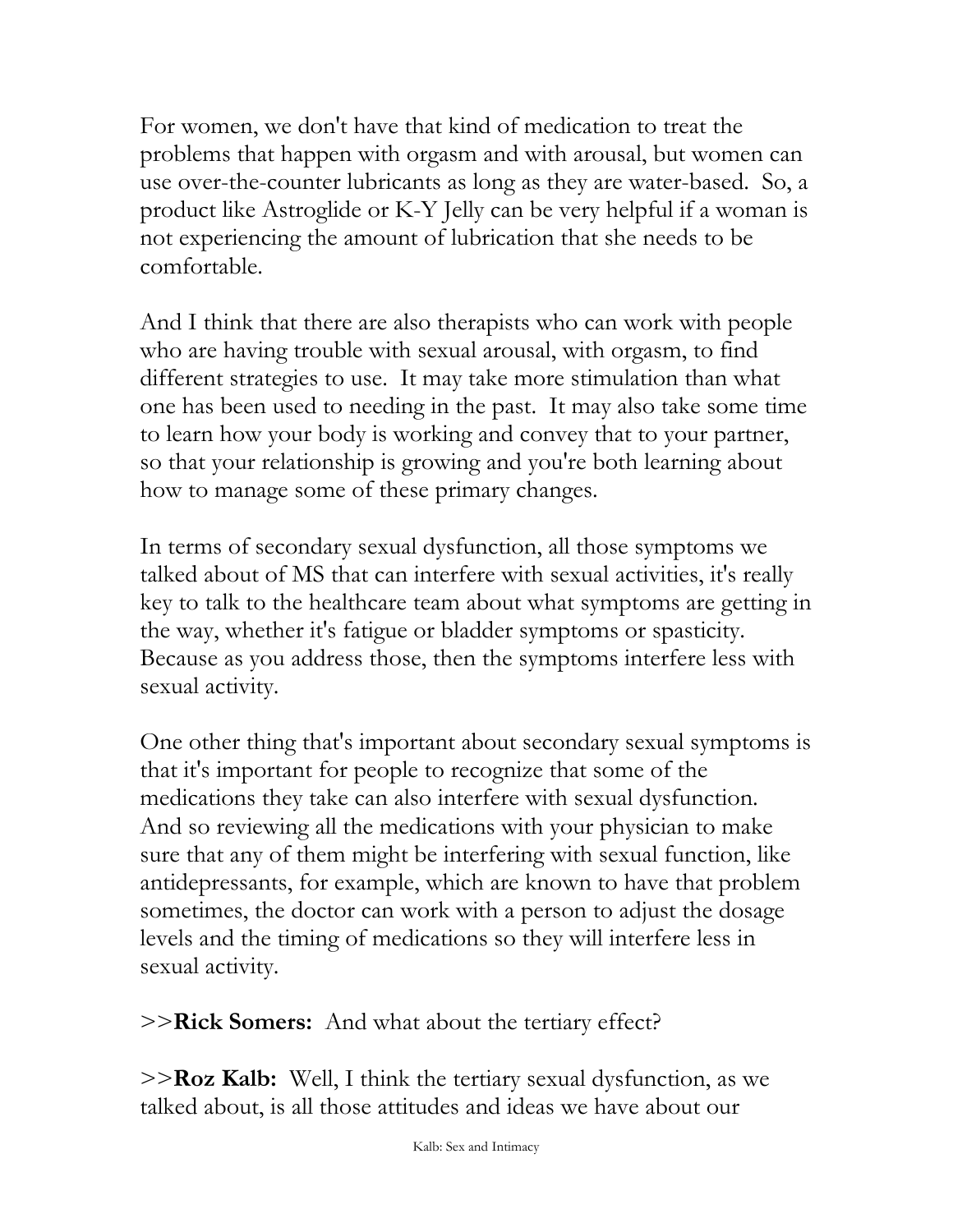sexuality. And that's really where the issue of intimacy comes into play and how do you maintain intimacy when you're experiencing those changes to yourself image, when you're feeling different about your own sexuality.

What's interesting about sexual dysfunction in MS and how it can affect intimacy is that for some people, intimacy is a prelude to sex. People feel intimate, they feel close, they feel warm, that leads them to feel sexual, and they engage in sex. For some people, however, sexual expression is a way to feel more intimate. So, sexuality is a very important way in which they relax and become more intimate with one another. Whichever way it is for a couple or for a person in that couple, the sexual activity is very important, and when MS interferes with it, it can have a significant impact on that couple's ability to feel intimate.

>>**Rick Somers:** And through that dysfunction sometimes it can build better intimacy.

>>**Roz Kalb:** It can, but I think communication is really key. If somebody's sexual responses change, for example, and the couple doesn't talk about it, it's very easy to misunderstand or to misinterpret what's going on. "Oh, my partner doesn't seem to be enjoying herself very much; maybe she doesn't find me attractive anymore." "My partner isn't reaching orgasm anymore; maybe I'm doing something wrong. Maybe I don't turn him on."

So, if the physical changes happen and the couple isn't able to talk about what's going on, then worries start to build up, distrust, then it becomes even harder to talk about, and suddenly intimacy is out the window.

So, the most important message is that when a person's experiencing changes, it's very important to communicate that that's what's going on, so that the partner can understand and not misinterpret any changes.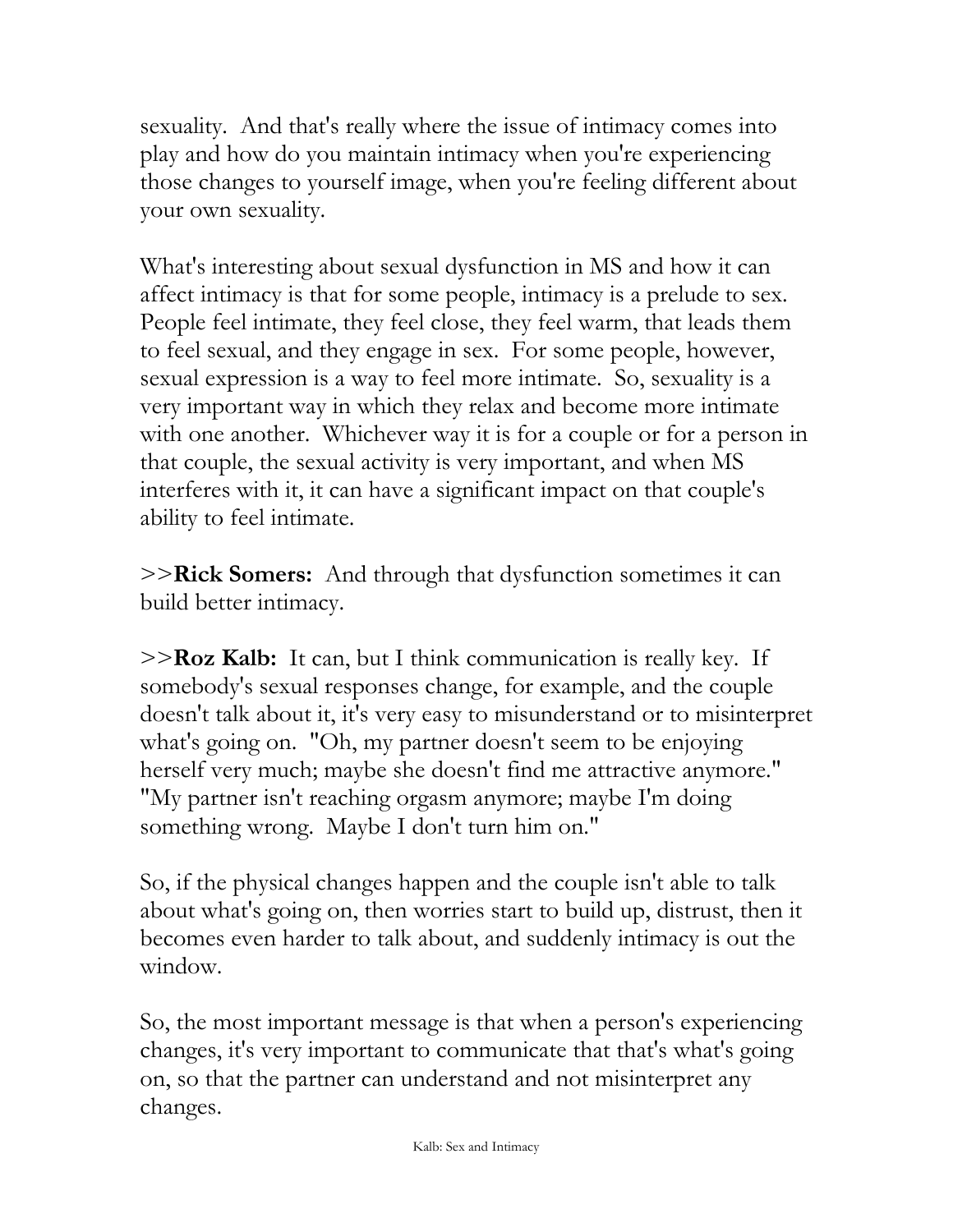>>**Rick Somers:** So, in this sense the MS can be almost used as a strength, possibly, to bring couples closer in the sense that I disclose, you accept my disclosure, and now we're on a better page together..

>>**Roz Kalb:** I think it has the potential to bring people closer together. But, again, I think this is such a difficult and sensitive issue for people to talk about that sometimes crossing that hurdle so that they can talk and share and not misinterpret or blame is really important.

>> **Rick Somers:** What can couples do to increase their intimacy?

>>**Roz Kalb:** I'm a big advocate of talking. The problem, of course, is that sometimes these things are just hard to talk about. If you grew up in a family that never talked about sex, or sex has always come easily and smoothly in your relationship and you've never had to deal with it, it's hard for people to talk about.

Starting the conversation with a physician to get help with what's going on can start, and going to those medical visits together. Also, there are therapists who can help jumpstart these conversations, sex therapists or counselors or psychologists who have experience with chronic illness and sexuality. Sometimes it just helps to get educated and talk about it in a setting where there's a professional around to help make sure the people have an accurate understanding of what's going on.

>> **Rick Somers:** As if MS isn't difficult enough, it really -- it strips you down and it makes it raw to discuss things that, again, were possibly never brought to the forefront in conversations. And in hearing those words come out of your mouth sometimes, admitting it in front of a doctor, whether it's bowel/bladder issue, whatever it may be, when you say it, it becomes more real, and therefore you can hopefully start to tackle it a little bit better.